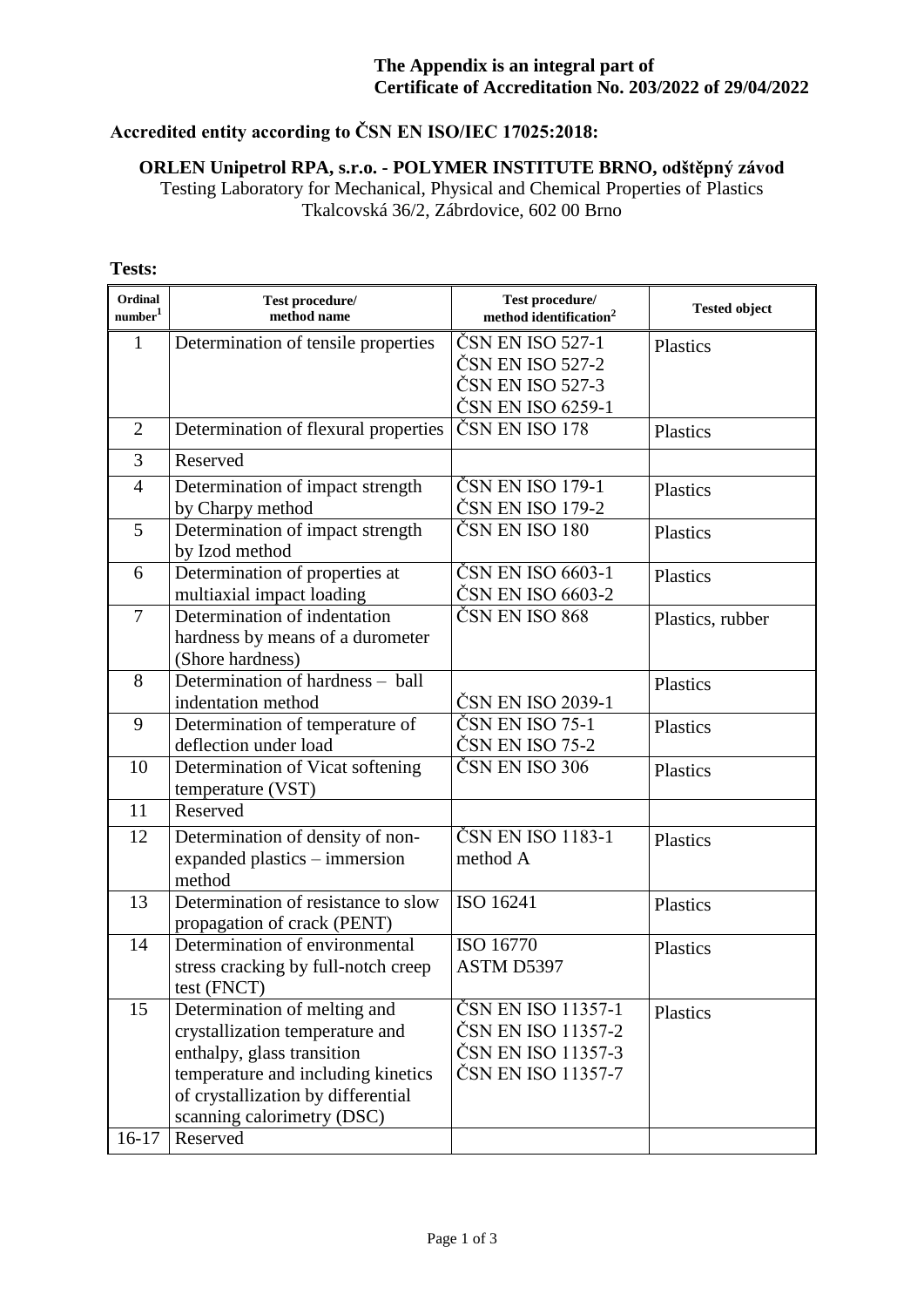# **Accredited entity according to ČSN EN ISO/IEC 17025:2018:**

# **ORLEN Unipetrol RPA, s.r.o. - POLYMER INSTITUTE BRNO, odštěpný závod**

Testing Laboratory for Mechanical, Physical and Chemical Properties of Plastics Tkalcovská 36/2, Zábrdovice, 602 00 Brno

| Ordinal<br>number <sup>1</sup> | Test procedure/<br>method name                                                                                                                      | Test procedure/<br>method identification <sup>2</sup>           | <b>Tested object</b>                          |
|--------------------------------|-----------------------------------------------------------------------------------------------------------------------------------------------------|-----------------------------------------------------------------|-----------------------------------------------|
| 18                             | Determination of ash content<br>(content of glass and mineral<br>binder) in plastics by gravimetry                                                  | ČSN EN ISO 3451-1<br>ČSN EN ISO 3451-4<br>ČSN EN ISO 1172       | Plastics                                      |
| 19                             | Determination of water content<br>(moisture)<br>- Karl Fischer method                                                                               | ČSN EN ISO 15512<br>method B <sub>2</sub><br>ČSN ISO 760        | Plastics                                      |
| 20                             | Determination of emissions of<br>organic compounds by gas<br>chromatography (GC/FID, GC/MS)                                                         | PV 3341<br><b>VDA 277</b>                                       | Plastics, textiles,<br>vehicle interior parts |
| 21                             | Determination of hardness -<br>Rockwell hardness                                                                                                    | ČSN EN ISO 2039-2                                               | Plastics                                      |
| 22                             | Determination of burning behaviour<br>of vehicle interior materials                                                                                 | ČSN ISO 3795<br><b>DIN 75200</b>                                | Plastics,<br>vehicle interior parts           |
| 23                             | Reserved                                                                                                                                            |                                                                 |                                               |
| 24                             | Determination of the melt mass-<br>flow rate (MFR) and the melt<br>volume-flow rate (MVR) of<br>thermoplastics                                      | ČSN EN ISO 1133-1<br>ČSN EN ISO 1133-2                          | Plastics                                      |
| 25                             | Determination of formaldehyde<br>emissions in vehicle interior<br>materials by spectrophotometry                                                    | PV 3925<br><b>VDA 275</b>                                       | Plastics, textiles,<br>vehicle interior parts |
| 26                             | Determination of the viscosity of<br>polymers by capillary viscosimeter                                                                             | ČSN EN ISO 1628-1<br>ISO 1628-4<br>ISO 1628-5<br>ČSN EN ISO 307 | Plastics                                      |
| 27                             | Determination of overall migration<br>into aqueous food simulants                                                                                   | ČSN EN 1186-1<br>ČSN EN 1186-3                                  | Plastics                                      |
| 28                             | Determination of overall migration<br>into olive oil                                                                                                | ČSN EN 1186-1<br>ČSN EN 1186-2<br>ČSN EN 1186-10                | Plastics                                      |
| 29                             | Determination of total migration of<br>plastics intended to come into<br>contact with fatty foods using<br>isoloctane and 95% ethanol test<br>media | ČSN EN 1186-1<br>ČSN EN 1186-14<br>ČSN EN 1186-15               | Plastics                                      |
| $30 - 31$                      | Reserved                                                                                                                                            |                                                                 |                                               |
| 32                             | Determination of oxidation<br>induction time (OIT) by differential<br>scanning calorimetry                                                          | ČSN EN ISO 11357-1<br>ČSN EN ISO 11357-6                        | <b>Plastics</b>                               |